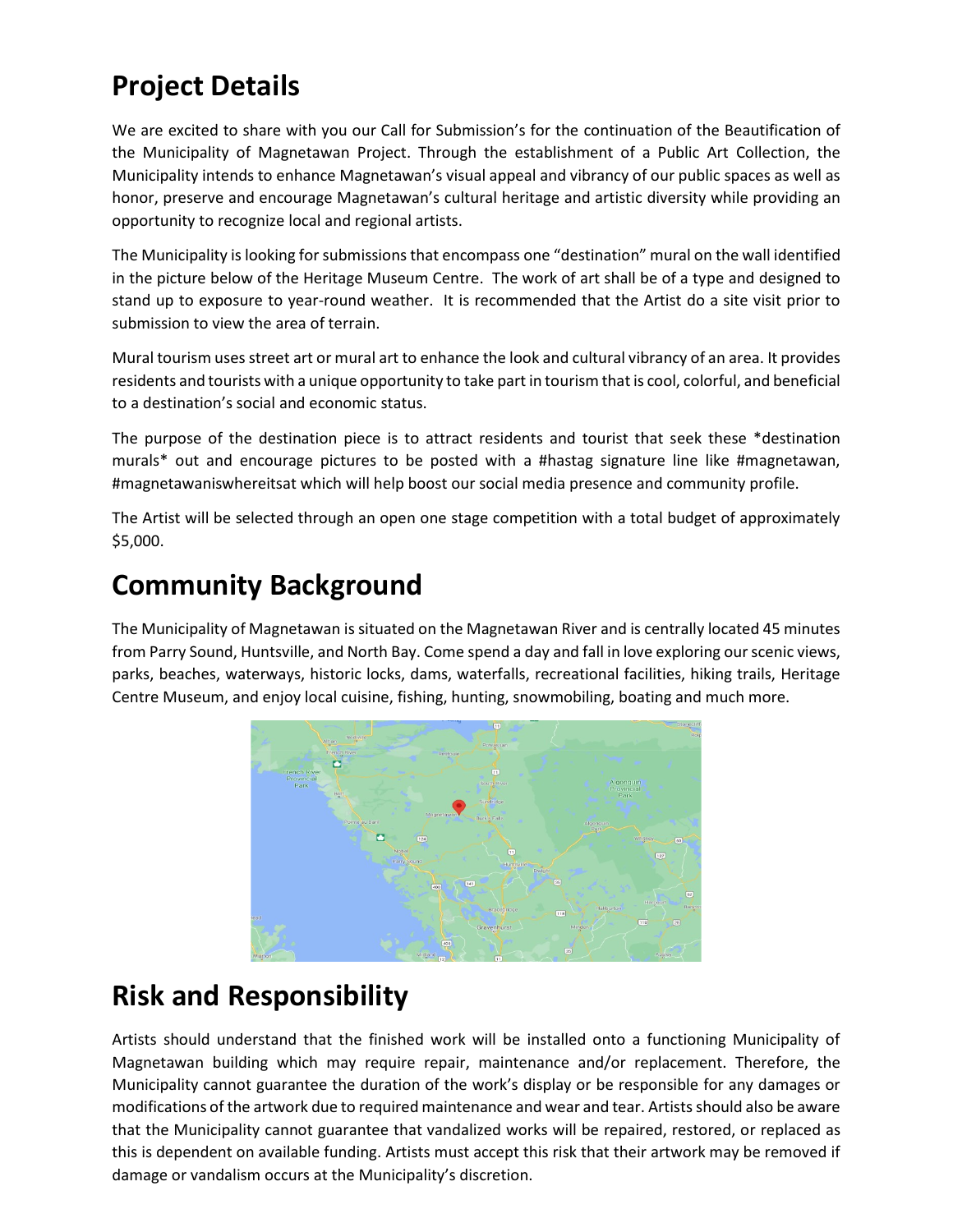#### **Proposed Wall for Destination Mural**



### **Examples of Destination Murals**